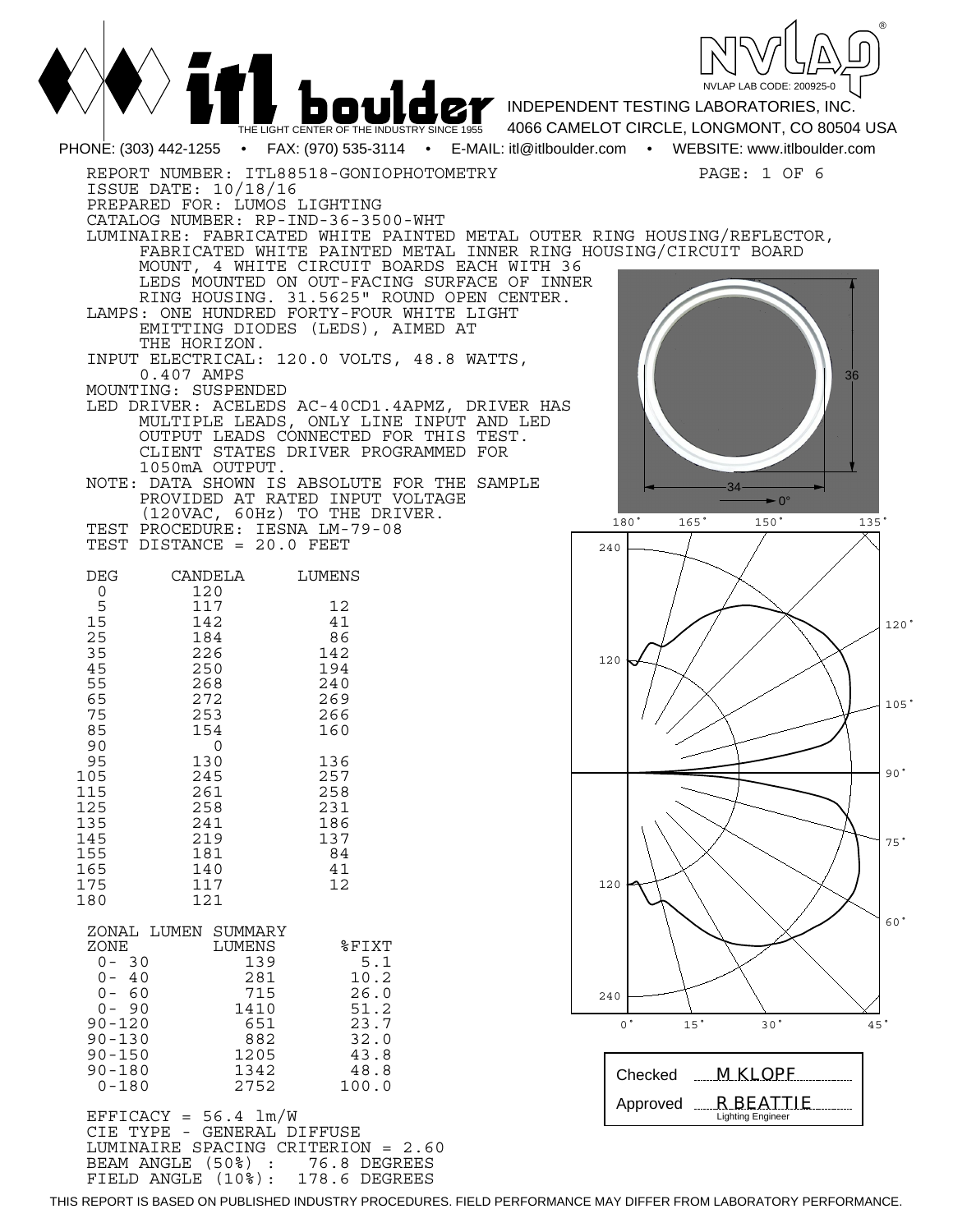



REPORT NUMBER: ITL88518-GONIOPHOTOMETRY PAGE: 2 OF 6 ISSUE DATE: 10/18/16 PREPARED FOR: LUMOS LIGHTING

 LUMINANCE DATA IN CANDELA/SQ M ANGLE AVERAGE IN DEG<br>45 45 9810. 55 8933. 65 7779.

 75 6796. 85 5738.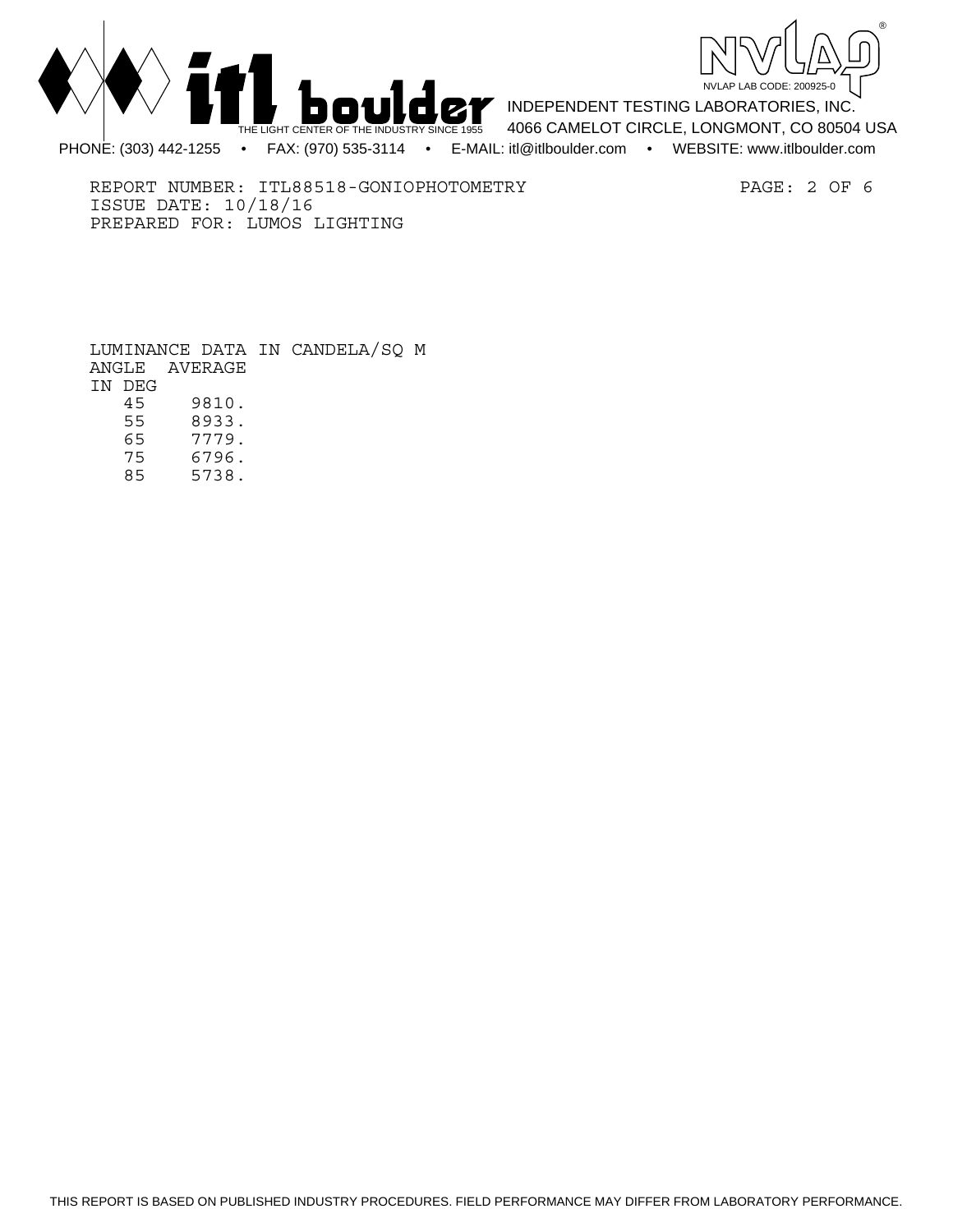



REPORT NUMBER: ITL88518-GONIOPHOTOMETRY PAGE: 3 OF 6 ISSUE DATE: 10/18/16 PREPARED FOR: LUMOS LIGHTING

CANDELA DISTRIBUTION

 0.0 120 5.0 117 10.0 143 15.0 142 20.0 158 25.0 184 30.0 208 35.0 226<br>40.0 240  $40.0$  45.0 250 50.0 259 55.0 268  $60.0$  65.0 272 70.0 264 75.0 253 80.0 234 85.0 154 90.0 0<br>95.0 130  $95.0$ 100.0 226<br>105.0 245  $105.0$ 110.0 254 115.0 261 120.0 262 125.0 258<br>130.0 250 130.0 135.0 241 140.0 230 145.0 219 150.0 202 155.0 181<br>160.0 155 160.0 165.0 140 170.0 141 175.0 117 180.0 121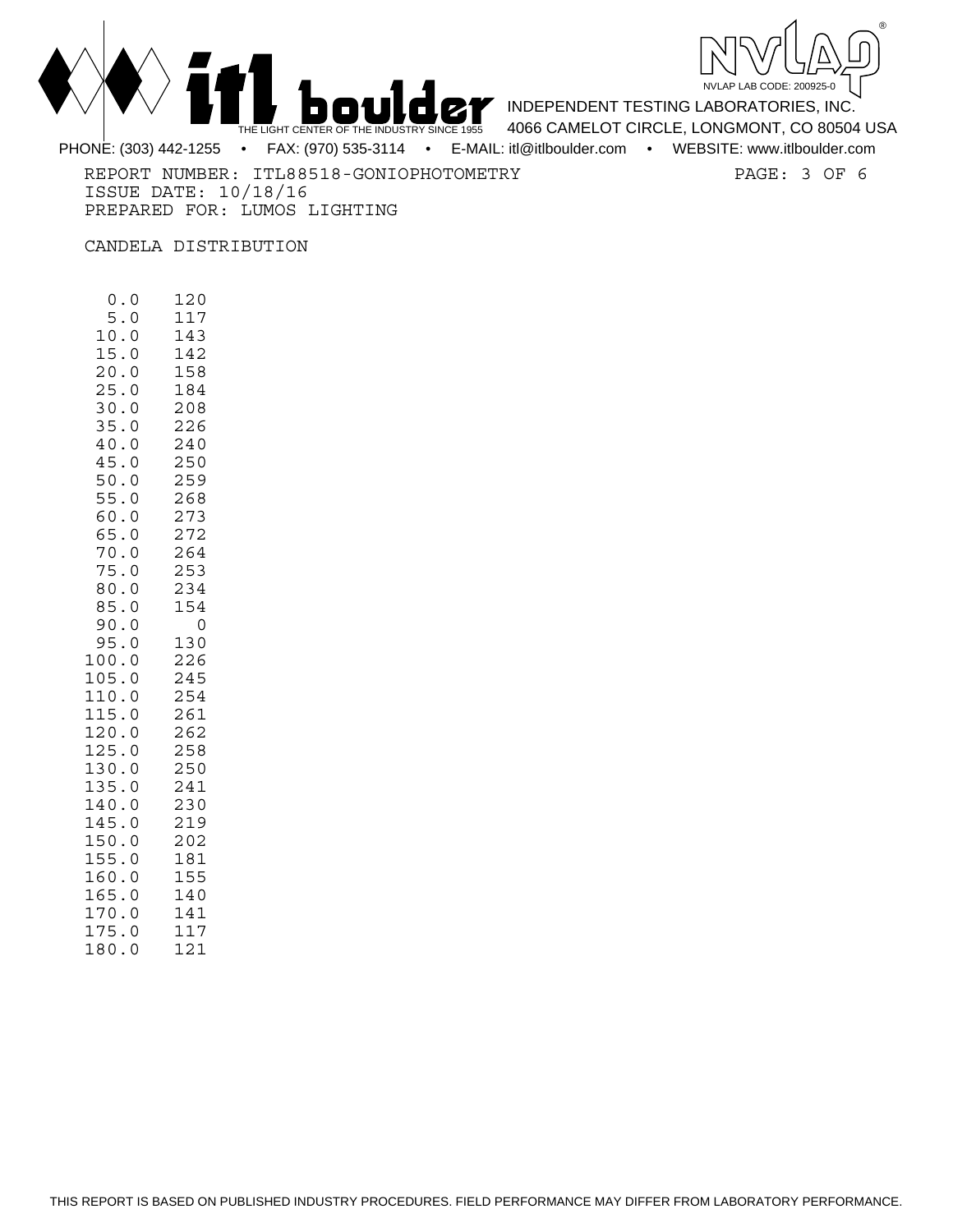



REPORT NUMBER: ITL88518-GONIOPHOTOMETRY PAGE: 4 OF 6 ISSUE DATE: 10/18/16 PREPARED FOR: LUMOS LIGHTING

| 5-DEGREE                     |            | 10-DEGREE              |              |
|------------------------------|------------|------------------------|--------------|
| ZONAL LUMEN SUMMARY          |            | ZONAL LUMEN SUMMARY    |              |
| $0 -$<br>5                   | 3          | $0 -$<br>10            | 12           |
| 10<br>$5 -$                  | 9          | 20<br>$0 -$            | 54           |
| $10 -$<br>15                 | 17         | 30<br>$0 -$            | 139          |
| 20<br>$15 -$                 | 25         | $0 -$<br>40            | 281          |
| $20 -$<br>25                 | 36         | $0 -$<br>50            | 475          |
| $25 -$<br>30                 | 50         | 60<br>$0 -$            | 715          |
| $30 -$<br>35                 | 64         | $0 -$<br>70            | 984          |
| $35 -$<br>40                 | 78         | $0 -$<br>80            | 1250         |
| $40 -$<br>45                 | 91         | $0 -$<br>90            | 1410         |
| $45 -$<br>50<br>$50 -$<br>55 | 103<br>115 | $0 - 100$<br>$0 - 110$ | 1546<br>1803 |
| $55 -$<br>60                 | 125        | $0 - 120$              | 2061         |
| $60 -$<br>65                 | 133        | $0 - 130$              | 2291         |
| $65 -$<br>70                 | 136        | $0 - 140$              | 2478         |
| $70 -$<br>75                 | 135        | $0 - 150$              | 2615         |
| $75 -$<br>80                 | 131        | $0 - 160$              | 2699         |
| $80 -$<br>85                 | 112        | $0 - 170$              | 2740         |
| $85 -$<br>90                 | 48         | $0 - 180$              | 2752         |
| $90 - 95$                    | 34         |                        |              |
| $95 - 100$                   | 102        |                        |              |
| $100 - 105$                  | 126        |                        |              |
| $105 - 110$                  | 131        |                        |              |
| $110 - 115$                  | 131        |                        |              |
| $115 - 120$                  | 127        |                        |              |
| $120 - 125$<br>$125 - 130$   | 120<br>110 |                        |              |
| $130 - 135$                  | 99         |                        |              |
| $135 - 140$                  | 87         |                        |              |
| $140 - 145$                  | 75         |                        |              |
| $145 - 150$                  | 62         |                        |              |
| $150 - 155$                  | 49         |                        |              |
| $155 - 160$                  | 35         |                        |              |
| $160 - 165$                  | 24         |                        |              |
| $165 - 170$                  | 17         |                        |              |
| $170 - 175$                  | 9          |                        |              |

175-180 3

|           | ىتىنىت |        |
|-----------|--------|--------|
| DNAL      | LUMEN  | SUMMAR |
| 0         | 10     | 12     |
| $0 -$     | 20     | 54     |
| $0 -$     | 30     | 139    |
| $0 -$     | 40     | 281    |
| $0 -$     | 50     | 475    |
| $0 -$     | 60     | 715    |
| $0 -$     | 70     | 984    |
| $0 -$     | 80     | 1250   |
| 0 –       | 90     | 1410   |
| 0-100     |        | 1546   |
| 0-110     |        | 1803   |
| 0-120     |        | 2061   |
| 0-130     |        | 2291   |
| 0-140     |        | 2478   |
| 0-150     |        | 2615   |
| 0-160     |        | 2699   |
| 0-170     |        | 2740   |
| N – 1 R N |        | フフトつ   |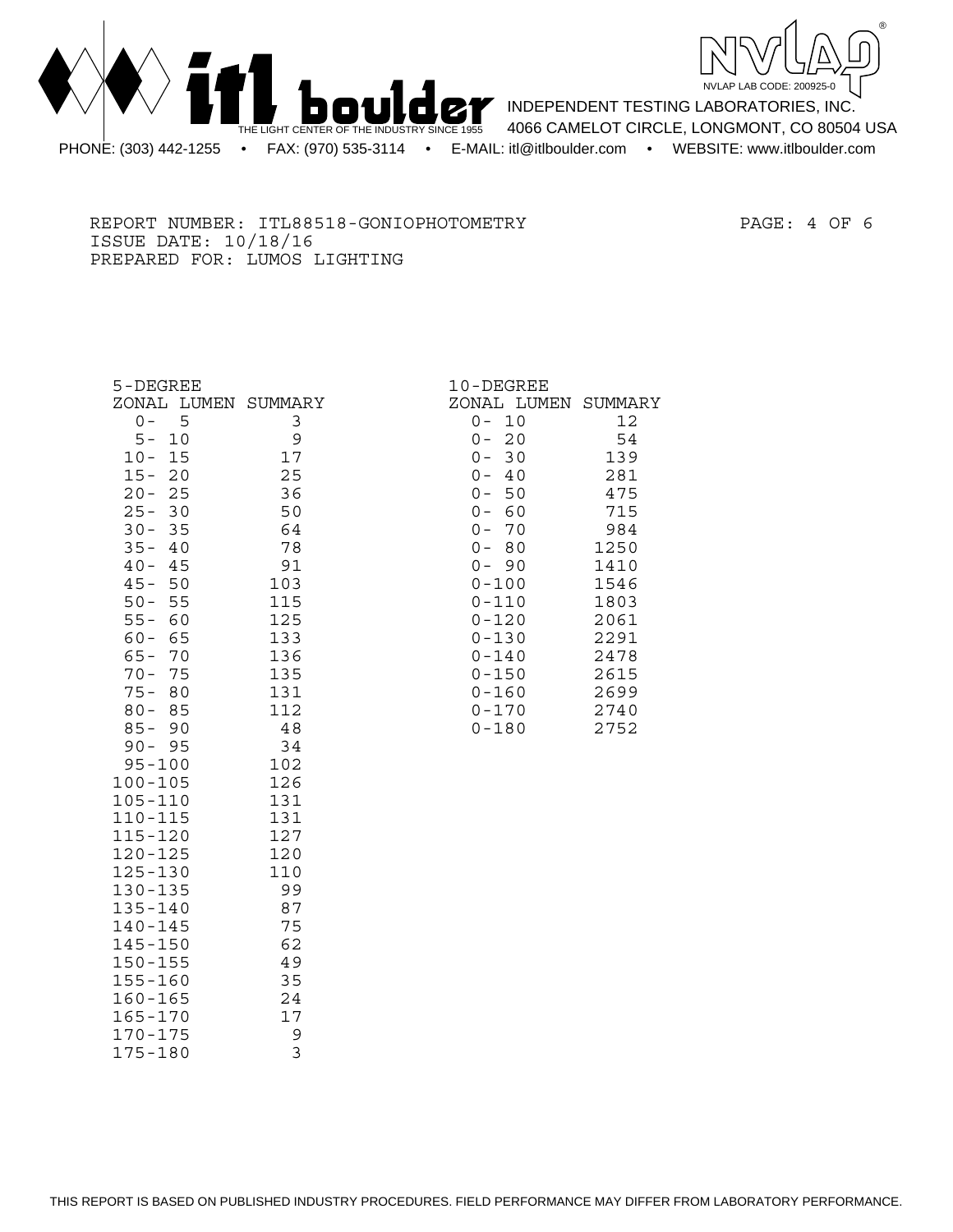



REPORT NUMBER: ITL88518-GONIOPHOTOMETRY PAGE: 5 OF 6

ISSUE DATE: 10/18/16

PREPARED FOR: LUMOS LIGHTING

 COEFFICIENTS OF UTILIZATION - ZONAL CAVITY METHOD EFFECTIVE FLOOR CAVITY REFLECTANCE 0.20

| <b>RC</b> | 80           |             |  |  |    | 70          |          |  |  | 50 |          |  |  |  | 30       |  |    | 10         |    |     |
|-----------|--------------|-------------|--|--|----|-------------|----------|--|--|----|----------|--|--|--|----------|--|----|------------|----|-----|
| RW        |              | 70 50 30 10 |  |  |    | 70 50 30 10 |          |  |  |    | 50 30 10 |  |  |  | 50 30 10 |  |    | 50 30 10   |    | 0   |
| 0         | 107107107107 |             |  |  |    | 99 99 99 99 |          |  |  |    | 84 84 84 |  |  |  | 70 70 70 |  |    | 57 57 57   |    | 51  |
|           |              | 94 89 83 79 |  |  |    | 87 82 77 73 |          |  |  |    | 68 65 62 |  |  |  | 56 54 51 |  |    | 45 43 41   |    | 36  |
| 2         |              | 84 75 67 60 |  |  |    | 77 69 62 56 |          |  |  |    | 57 52 47 |  |  |  | 47 43 39 |  |    | 37 34 31   |    | 26  |
| 3         |              | 76 64 55 48 |  |  |    | 69 59 51 44 |          |  |  |    | 49 43 38 |  |  |  | 40 35 31 |  |    | 31 27 24   |    | 20  |
| 4         |              | 68 56 46 39 |  |  |    | 62 51 43 36 |          |  |  |    | 42 36 31 |  |  |  | 34 29 25 |  |    | 27, 23, 20 |    | 16  |
| 5         |              | 62 49 39 32 |  |  |    | 57 45 36 30 |          |  |  |    | 37 30 25 |  |  |  | 30 25 21 |  |    | 23 19 16   |    | 13  |
| 6         |              | 57 43 34 27 |  |  |    | 52 40 31 25 |          |  |  |    | 33 26 21 |  |  |  | 27 21 17 |  |    | 21 17 14   |    | 10  |
| 7         |              | 52 39 30 23 |  |  |    | 48 35 27 22 |          |  |  |    | 29 23 18 |  |  |  | 24 19 15 |  |    | 19 15 12   |    | - 9 |
| 8         |              | 48 35 26 20 |  |  |    | 44 32 24 19 |          |  |  |    | 27,20,16 |  |  |  | 22 17 13 |  |    | 17 13 10   |    | 7   |
| 9         |              | 45 31 23 18 |  |  | 41 |             | 29 21 16 |  |  |    | 24 18 14 |  |  |  | 20 15 11 |  |    | 15 12      | -9 | 6   |
| 10        |              | 42 29 21 16 |  |  |    | 38 26 19 14 |          |  |  |    | 22 16 12 |  |  |  | 18 13 10 |  | 14 | 10         | 8  | 6   |

ALL CANDELA, LUMENS, LUMINANCE, AND VCP VALUES IN THIS REPORT ARE BASED ON ABSOLUTE PHOTOMETRY. THE COEFFICIENT OF UTILIZATION VALUES ARE BASED ON THE TOTAL ABSOLUTE LUMEN OUTPUT OF THIS TEST SAMPLE.